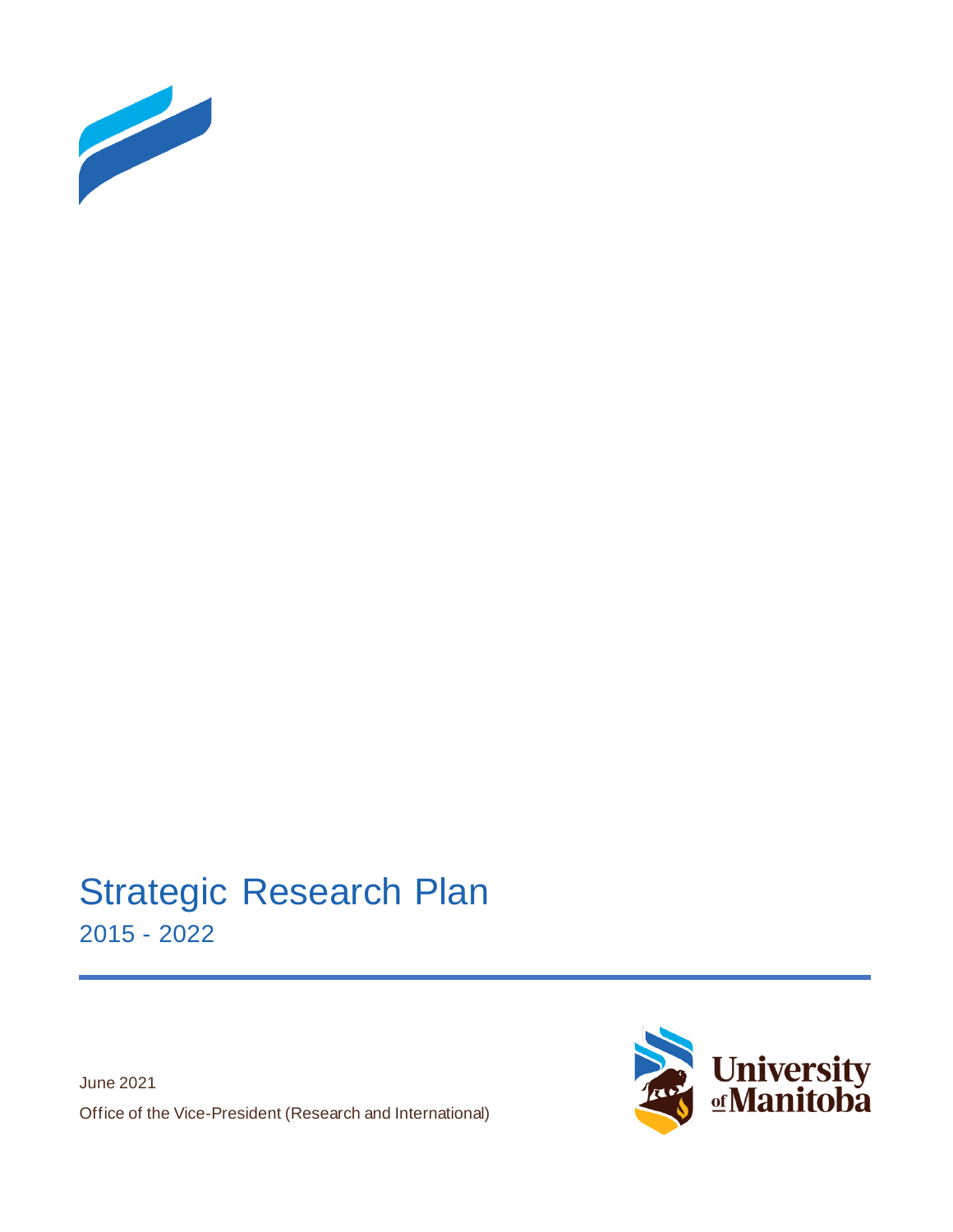The University of Manitoba (UM) is a driving force of innovation, discovery and advancement. Fueled by curiosity and determination, we are committed to building a better tomorrow, propelled by the transformative work we do today.

Since 1877 we have been Manitoba's largest and only research-intensive university. As a member of the U15, we proudly take our place among the top research universities in Canada. Our researchers explore complex problems that impact our province, our country and our world, including infectious diseases, Arctic research, climate change, global public health, human rights, social justice and sustainability.

Our place in Canada's research landscape is unique. We are located on the lands of Anishinaabeg, Cree, Oji-Cree, Dakota and Dene Peoples and on the homeland of the Métis Nation. Our connection to the agricultural and natural landscapes of the Canadian West, Arctic and to local and Indigenous communities is elemental in our research focus. UM's diverse academic and research programs spark inspiration, imagination and possibility. Our strategic partnerships build powerful connections leading to collaboration and innovation in our world-class facilities.

UM's significant research contributions are nationally and globally recognized with more than \$200 million in funding annually. UM holds 50 Canada Research Chairs, one Canada Excellence Research Chair (CERC), one senior Canada 150 Research Chair and one CERC Laureate.

The 2015-2022 Strategic Research Plan is a road map, intended to guide and inspire UM to create opportunities for research excellence, explore Indigenous ways of knowing and being and foster an outstanding student experience into the future.

# **STRUCTURE OF THE PLAN**

While the Strategic Research Plan (SRP) recognizes and supports the importance of a full spectrum of impactful research, scholarly activities and creative works, it also reflects a number of core thematic and signature areas for enhancement. These were determined through intensive consultations and chosen based on their uniqueness, their potential to draw on strengths from across UM that combine teaching, research, scholarly activities and creative works, public service activities and their relevance to provincial priorities in today's rapidly changing society. The plan also includes a deployment process and strategy for the Canada Research Chair, Canada Excellence Research Chair, Canada First Research Excellence Fund and Canada Foundation for Innovation programs to enhance our research capabilities.

Signature areas related to themes were identified based on established strengths and were assessed by metrics such as:

- Relevance to issues of priority provincially, nationally and internationally
- Impact on society
- Contributions to discovery and innovation
- Attraction of resources
- Prominent research leadership
- Significant collaboration and engagement.

These signature areas will continue to drive institutional initiatives and investment, ensuring the research enterprise continues to be at the leading edge of discovery and innovation and translates these discoveries to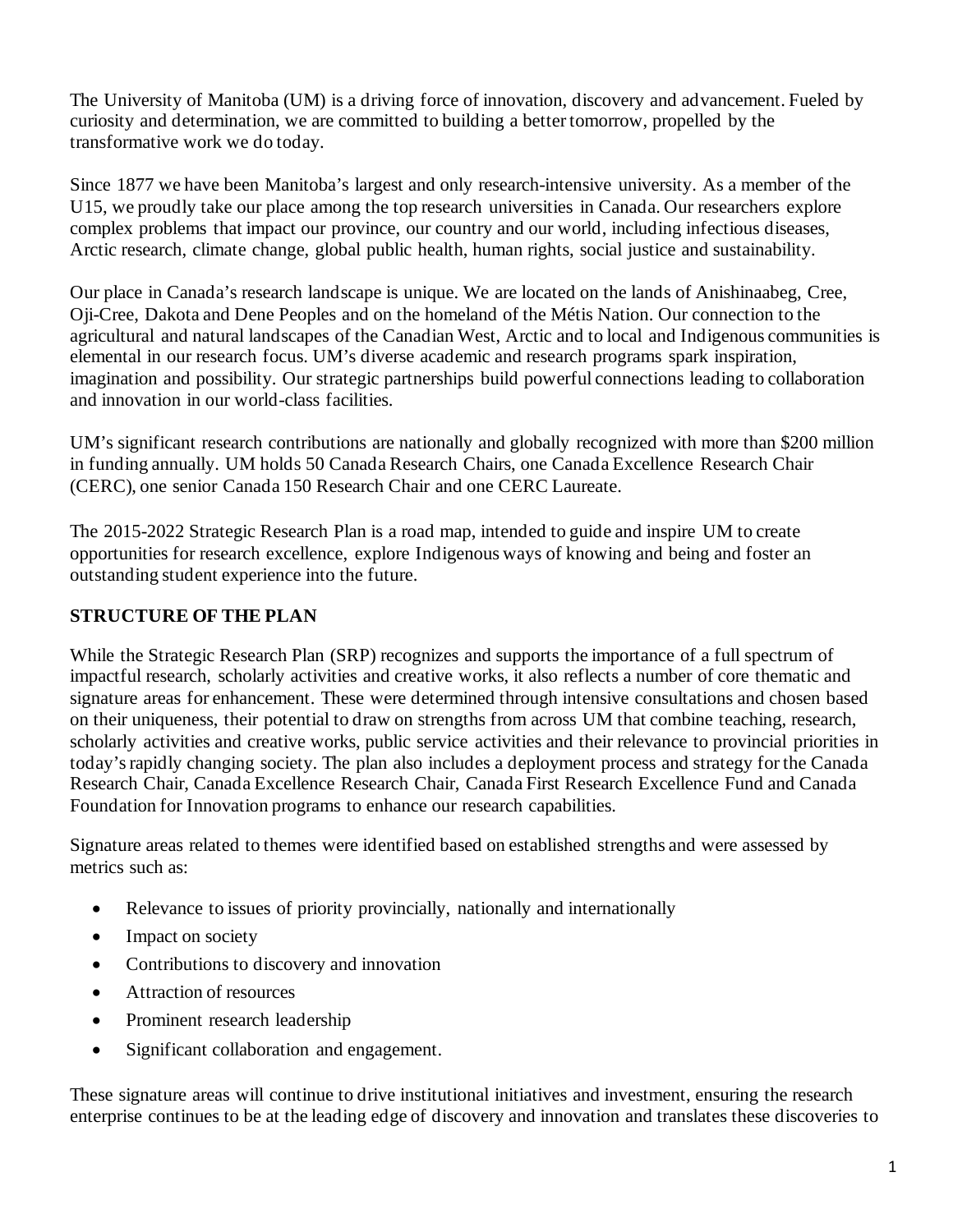real-world advancements and widely applicable knowledge. Integrated planning enables us to identify our greatest areas of strength when considering highly specific and complex large-scale funding opportunities, thereby maximizing our chances of success and the potential impact of funding received. UM will frequently review its strategic themes and signature areas to ensure they support new knowledge that addresses the needs of our communities at home and on the global stage. As such, the SRP will be a 'living document' that addresses new challenges and opportunities as they arise.

Within the core strategic research areas of this plan, described below, three research themes have been identified as cross-cutting. These areas of inquiry transcend the boundaries of multiple themes, bringing together researchers across disciplines and faculties/colleges/schools to address pressing questions facing Canadian and global societies.

• Understanding and communicating information - Researchers in this area are taking on research questions relating to large-scale, complex and multi-dimensional data in new and innovative ways. Their research addresses all aspects of complex data, including collection, movement, extraction and representation, analysis, visualization and application. They are working on questions in areas such as sensing, data mining and human-computer interaction are revolutionizing the way we acquire, engage with and understand information.

The area transcends the fields of mathematics, statistics, physics, computer science and engineering, where the foundations for acquisition, analysis, extraction and visualization of information have been established. This theme also underlies research that seeks new ways to deal with information across UM from the arts and humanities to medical research. The future will require robust research to develop new mathematical, statistical and computational techniques and new sensing systems that have a wide variety of applications.

- Indigenous research Research for, with and by Indigenous peoples is an important cross-cutting dimension of UM scholarship and is an area of great contemporary relevance given the historical and developmental consciousness shared by Indigenous and non-Indigenous peoples and communities in Manitoba, Canada and the world. We are committed to research in partnership with Indigenous peoples, organizations and communities in a spirit of collaboration and reconciliation. Researchers engaging in Indigenous scholarship disseminate knowledge in innovative ways, employing cutting-edge methodologies while cultivating relationships with external stakeholders. They engage with their respective work in ways that honour Indigenous ways of knowing and being, with the intent to repair past harms and build relationships in both the present and the future.
- Sustainable systems for resilience communities Fundamental research on Sustainable Systems for Resilient Communities is crucial to the future of Manitoba and Canada in the context of changing climate and increasing resource scarcity. Researchers in this area examine questions of sustainability with three main foci: economic, social or equity-based and environmental; each with unique perspectives, along with key overlaps that allow for interdisciplinary investigations. This commitment to building sustainable communities within our region bridges UM's strengths in discovery-driven scientific research and interdisciplinary areas including water systems, Arctic research, sustainable food production and research into sustainable buildings and energy systems. Noteworthy strength in the interdisciplinary area of community resilience exists at UM's Natural Resources Institute.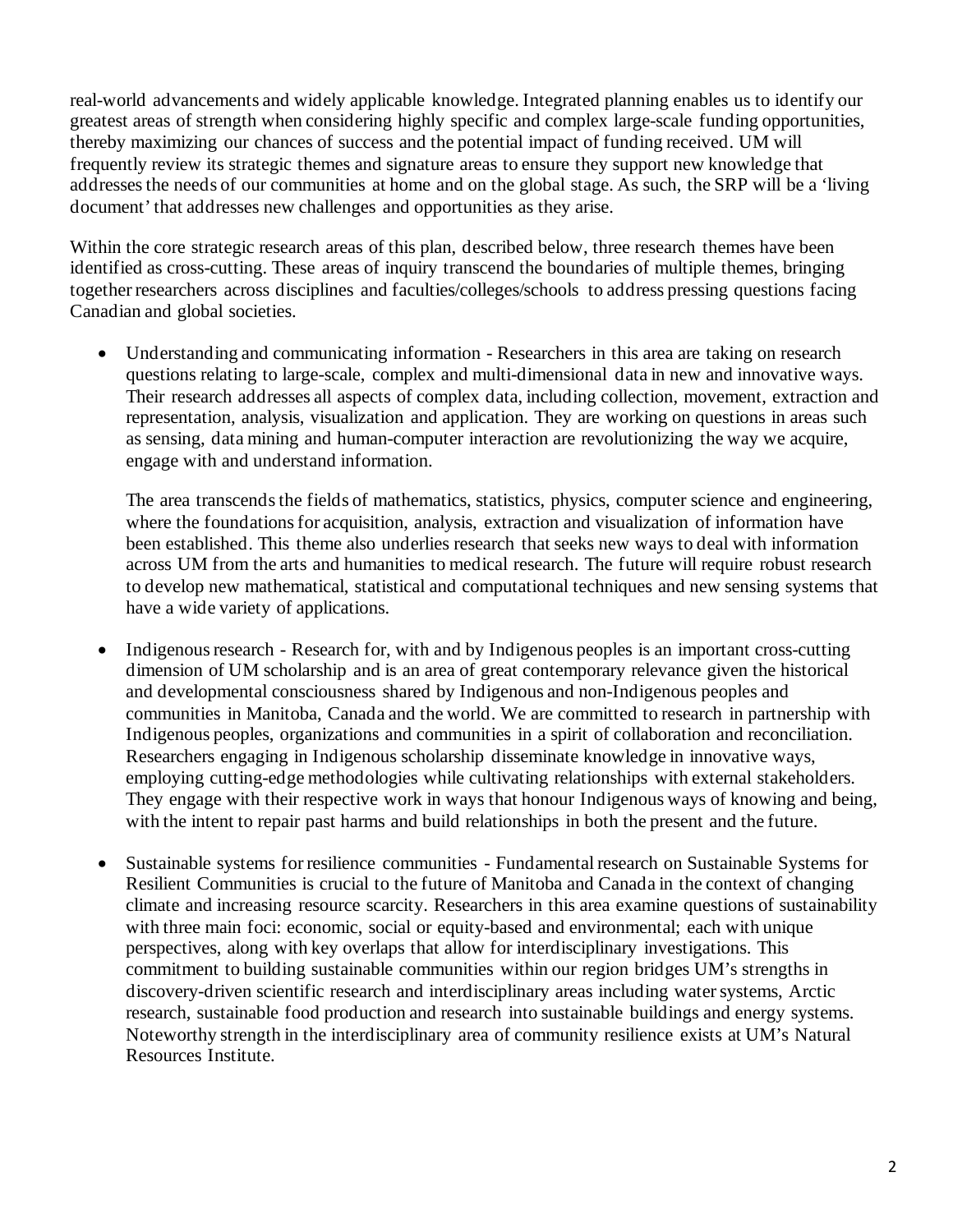#### **RESEARCH THEMES**

#### **Arctic System Science and Technology**

Over the past 25 years, UM has emerged as one of the leading research institutions in the world in the field of Arctic System Science and Technology. At the core of this development is the Centre for Earth Observation Science (CEOS). CEOS has earned national and international recognition in fundamental research and technological development focusing on the physical, biological, geological and biogeochemical processes operating within a rapidly changing Arctic system. CEOS has seen major investments and growth in personnel and infrastructure, which has led to research partnerships with other faculties within UM that transcend traditional divisions among academic disciplines in the sciences, engineering and social sciences. These partnerships uniquely position UM to create innovative and complementary programs of research to meet the needs of society in the decades ahead.

Researchers in this theme area bring a holistic perspective to research which increasingly emphasizes the interconnectivity of the natural environment, resource development, people and policy in the Canadian and circumpolar Arctic, as well as teleconnections to temperate regions on the Earth. Increasing political and economic interest in the Arctic, including the rapid expansion of development and resource extraction, demands such an integrated research vision that takes into account both the human and natural environments. This research has an immediacy generated by our province's geographic connection with the Canadian Arctic. Supporting the sustainability of northern communities is a concern at the heart of Arctic System Science and Technology research. Collaborative relationships with Arctic Indigenous communities and peoples who carry the knowledge needed to guide research in culturally sensitive and effective directions are central to the practice of research in the region. Researchers are also working to enhance the collection and dissemination of information on the Arctic environment, such as the physical character of sea ice in multiple locations, to investigators located around the world. This research links this area with leaders in electrical and computer engineering working in fields such as remote sensing which will enable greater access to such information. By connecting researchers in areas such as Arctic governance, policy and security and the culture and Traditional Knowledge of Arctic Indigenous people with our team of researchers in climate change, sea ice and oceanography, UM is ideally placed to provide the interdisciplinary expertise needed to effectively carry forward Canada's vision and role in the Arctic into the future.

#### **Culture and Creative Works**

Living in a city widely known for its vibrant creative community and cultural diversity, researchers at UM deepen our knowledge of the human enterprise. By asking who we are, where we come from and where we are going, researchers search for meaning in our histories and seek critical awareness in and of our cultural differences. The search is accomplished through investigation, intuitive findings, historical research, critique and reflective action that inspire us to invent, innovate, design, compose, perform and transform. Human culture and creative expression are enriched by looking at the world collaboratively and through multiple lenses – a rich understanding of the human mind, cultural narratives, social interactions, language, law, commerce and our built environment and in the production of creative work that engages our senses and summons the essence of our humanity. The combined study and expression of our intellectual and creative capacity dare us to think differently about how we learn, teach and live together.

The creative process invites collaborations, which cross over disciplines and involves close working relationships among academics, students, organizations and communities locally, nationally and globally. At UM, collaborative research, scholarly and creative works are at the heart of activities in the Faculties of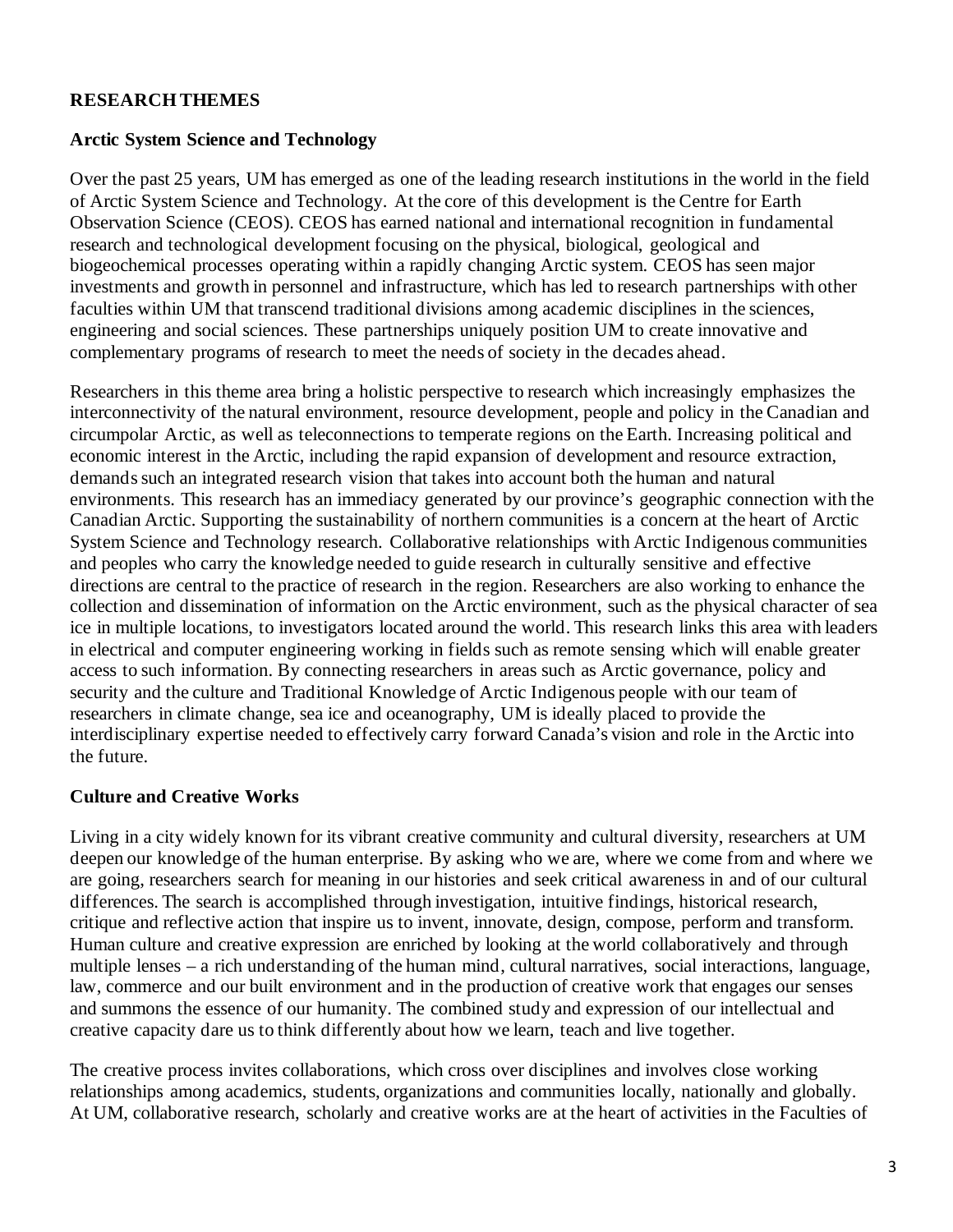Architecture, Arts and Music, the School of Art and also reaches into the Asper School of Business and Faculties of Education, Engineering, Kinesiology and Recreation Management, Law, Science and Social Work. Areas of investigation into complex data include UM's nationally recognized Archival Studies Program and studies of cross-cultural communication, as well as research on digital culture and media and human-computer interaction. Significant facilities supporting this area include the Centre for Creative Writing and Oral Culture, which engages with both Indigenous and non-Indigenous artists and storytellers to record and archive existing creations and produce new and innovative works. Combining fine arts, engineering and architectural design, the Centre for Architectural Structures and Technology seeks new concepts on building technology through exploration of materials, tools and methods. The new 70,000 square foot ARTlab is central to creative growth at UM by providing researchers with access to specialized studios and digital technologies for experimentation and study. The rich collections of the gallery in the School of Art and of the Architecture and Art Library provide a strong basis for research in art and architectural history. The Taché Arts Project, a new state-of-the-art 158,000 square foot facility, will soon be the heart of a new visual and performing arts hub with dedicated studios, exhibition and concert spaces.

## **Fundamental Research**

Fundamental research underpins many of the results from applied disciplines that directly impact our daily lives. Fundamental research is broad at UM, spanning the majority of our faculties, disciplines and fields, whether in the natural, life or social sciences, humanities, fine arts or beyond and features numerous research strengths, both discipline-specific and inter- and trans-disciplinary. Researchers ask critical questions such as what are the origins of the universe and all forms of life in it? They build on the tradition of the classical sciences to enhance the ability to fathom our place in the world and our interactions with it. They use a multitude of modern tools and techniques, including experimental, qualitative, archival, analytical and computational to explore and understand phenomena from the incredibly large to the exceptionally small, from the concrete to the abstract.

Researchers at UM have garnered widespread recognition for their extensive accomplishments, as well as for international collaborations and leadership in many areas of fundamental research ranging from molecular and structural biology, sub-atomic and astrophysics to ecology, predictive modelling and simulation and archaeology, Canadian history and linguistics. Fundamental research at UM has much to offer including its perspectives and contributions to other specific and cross-cutting research themes and three identified research signature areas. Researchers at UM have expertise across areas such as environmental chemistry and biochemistry, Indigenous history and culture, ecology, host-pathogen relationships and the understanding and modelling of disease spread, to name a few, which provide the holistic foundation to address complex problems. Never has this been more important than it is now, as we must face the challenge of fully understanding human activities from multiple perspectives to ensure that they, are collectively sustainable and do not negatively impact the viability of the planet.

#### **High Performance Materials, Structures and Processes**

Materials and materials processing are major components of the Canadian manufacturing sector, contributing half of the business research and development to its economy. In keeping with its importance to Canada, researchers at UM are major contributors to established, multi-disciplinary research on areas of materials science and materials processing that cover the entire spectrum of research and technology development from basic sciences to industrial applications.

Innovative infrastructure at UM allows for fundamental research into mineral structures and complex chemical reactions at a molecular level. This unique infrastructure also supports research surrounding the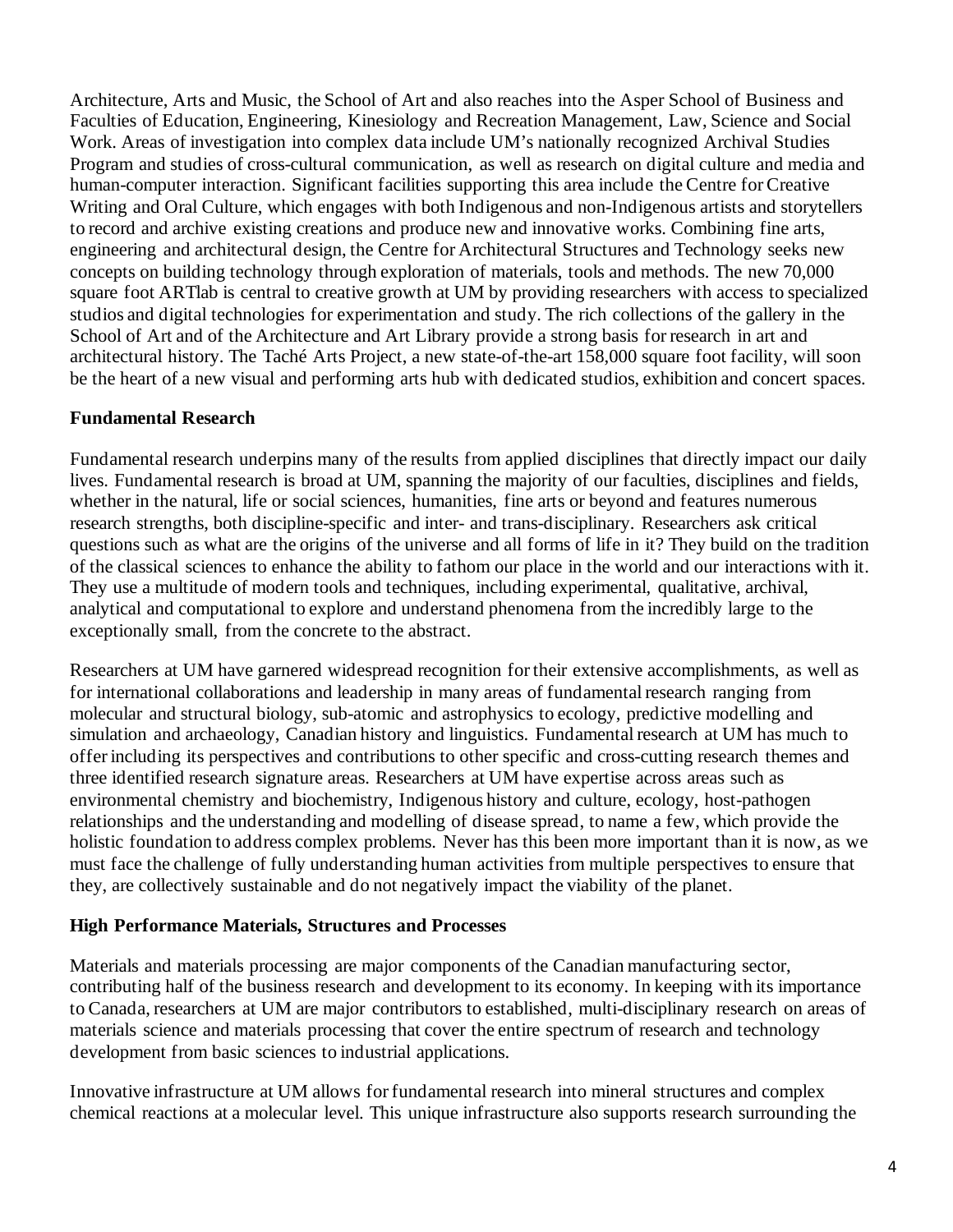chemical, structural and morphological nature of surfaces and bulk materials, as well as provides tools for microsystems fabrication. These facilities, along with the Manitoba Institute for Materials (MIM), which fosters networking and engagement among researchers in different disciplines, are foci of collaboration within UM and with other academic institutions and industry. MIM has evolved from being a virtual organization to a world-class facility, possessing a suite of state-of-the-art material characterization infrastructure. From characterization of minerals to materials physics, nano-materials, biomaterials, bioprocessing, advanced manufacturing, microelectronics, sensors and medical textiles, UM researchers are collaborating with local, national and international colleagues, industries and governments to improve materials and processes used in aerospace, health, biomedical engineering, manufacturing and sustainable resource processing. Researchers are also creating innovative technologies that conserve resources, reduce harm to the natural environment and create a healthy built environment. Research into energy and power production systems, clean technology, sustainable infrastructure, structural health monitoring, efficient transportation, low carbon environments and high-performance designs for energy efficiency and efficient waste management systems will continue to improve the sustainability of local communities. Collaborative research on sensors, applied electromagnetics and telecommunications supports UM's cross-cutting theme of understanding and communicating information.

## **Human Rights and Social Justice**

Winnipeg and Manitoba have a deep history of social justice and human rights activism, with the influence of the social gospel movement, the struggle for women's suffrage, the impact and legacy of the Winnipeg General Strike and efforts to address issues of Indigenous justice and reconciliation all contributing to a contemporary focus on this critical research area. With national and international attention currently focused on the Canadian Museum for Human Rights, UM is well placed to encourage research, scholarly work and creative activities around human rights in Canada and abroad. It is now home to the National Centre for Truth and Reconciliation (NCTR), which houses the archives of the Truth and Reconciliation Commission of Canada (TRC) and has become a national site for human rights research and engagement with Indigenous communities. Researchers at UM engage extensively with knowledge development and dissemination and are responsive to the growing field of Indigenous self-determination, a part of which is the revitalization, growth and celebration of Indigenous worldviews, knowledge, languages and practices. Social or equitydriven research on sustainable communities also finds home in this area, including research on environmental rights and socially just markets, organizations and forms of work. The focus of researchers on human rights and social justice crosses disciplinary boundaries. These collaborations find a home in and are supported by the [Arthur V. Mauro Centre for Peace and Justice,](http://umanitoba.ca/mauro_centre/) the [Centre for](http://umanitoba.ca/ethics_centre/) [Professional and Applied](http://umanitoba.ca/ethics_centre/)  [Ethics,](http://umanitoba.ca/ethics_centre/) the [Centre for Human Rights Research,](http://chrr.info/) [RESOLVE,](http://umanitoba.ca/centres/resolve/whoweare.html) Ongomiizwin – Indigenous Institute of Health and Healing, the [Centre for Environmental Health Equity,](http://www.cehe.ca/) and the [Canadian Journal of Human Rights.](http://cjhr.ca/) Together, these resources are putting Winnipeg and UM on the map internationally, as a recognized leader in human rights research and education.

A number of key concepts help to illustrate the broad themes of human rights and social justice. Researchers working on human rights are interested in individual and collective rights and domestic and global applications of rights; they examine the tensions that arise from competing rights, theories of rights and rights norms, contestation of rights and efforts to address violations of human rights. Specific areas of research at UM include gender and sexuality, disability, migration, citizenship, genocide, environmental rights such as water stewardship, Indigenous rights, race and ethnicity. Researchers working on issues of social justice explore equity and access to social opportunities, including work, health care, education and other social benefits, the continuum of marginalization and oppression to societal inclusion and participation, social movements, socially just and safe organizations and markets, applied ethics, peace building, conflict resolution and violence and redress. Much of this research is transdisciplinary and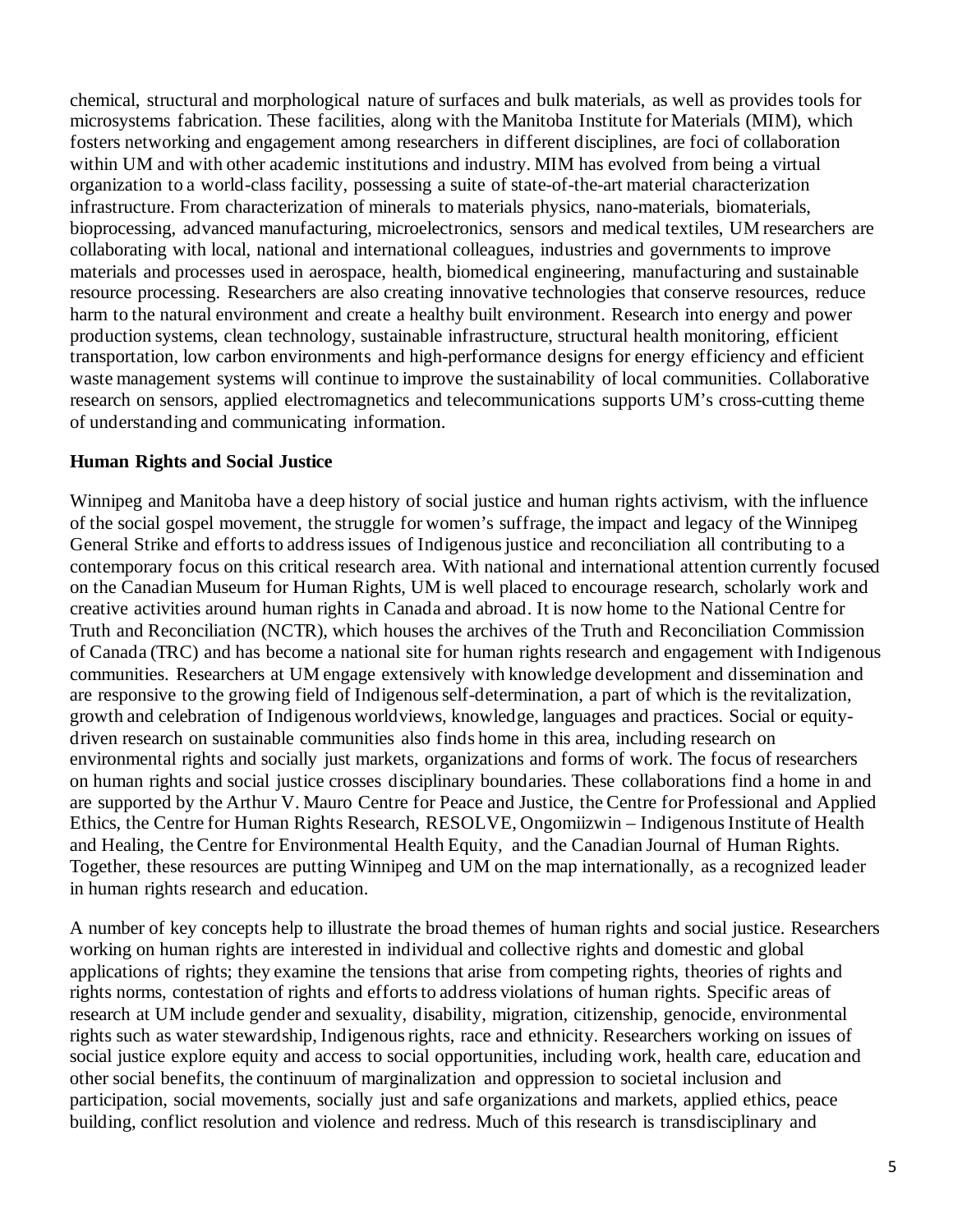collaborative, stressing the importance of praxis and transformation. The knowledge arising from this work is disseminated both through traditional research articles and conferences as well as through public outreach, commentary in popular media, advocacy and creative works.

## **Integrative Research in Health and Well-being**

Improvements to the health and well-being of individuals, communities and diverse populations are achieved by weaving together disciplinary and community knowledge in an iterative process of synthesis and evolution. Engaged in this process are governments, university faculties, government-funded organizations (e.g., health authorities and hospitals, the public education system), industry, research institutes, not-for-profit organizations and communities. At its foundation, the health and well-being of the population is critically dependent on basic, clinical, health system and population-based research and on effective integration of the knowledge it generates into healthcare practice. In this regard, UM is a leader in fostering such integration of knowledge, driven by the principle of collaboration across all faculties and with our partners.

To realize the vision of leading integrative research in health and well-being, UM created the Cores and Clusters Programs. The Cores Program is intended to provide faculty and partners with access to state-ofthe-art infrastructure to support all four of the research pillars of the Canadian Institutes of Health Research. UM is actively investing in research within these cores to constantly evolve their science. The Clusters Program is our engine for the integration of health and well-being research within a given field of study. Clusters are comprised of multidisciplinary, multi-pillar researchers who consolidate their strengths and engage patients and decision makers, to address a specific gap in health research. They are intended to emerge, evolve and end as specific issues are identified and addressed, thus creating a flexible and responsive mechanism for researchers to participate in teams that benefit from and expand their expertise. By creating teams of researchers focused on an overarching theme in an interdisciplinary and multiinstitutional manner, we are supporting transformational research that advances Manitoba researchers as national/international experts in a field. Moreover, it is intended that clusters will allow teams to lead or be part of national/international research networks of excellence. Most importantly, our clusters are addressing research questions that are relevant to the health and well-being of Manitobans.

# **Safe, Healthy, Just and Sustainable Food Systems**

Effective local and global food systems must yield safe, nutritious, culturally-appropriate and affordable food for all in a manner that addresses the health of our agricultural and other ecosystems, minimizes negative impacts on the environment and contributes to developing strong communities and economies. This vision is challenged by the changing climate, demography and widening inequalities in domestic and international markets. UM possesses and cultivates the expertise to help build safe, healthy, just and sustainable food systems that are economically viable and can adapt to the rapid change our province, nation and the world are experiencing today. Research on improving and strengthening food systems at UM is a key component of its commitment to research that will support sustainable and resilient communities. Our researchers in this area are nationally and internationally recognized for contributions made to an improved understanding of the intimate connection of food systems to the environment. Agricultural and food production activities both affect and are affected by the local, regional and global environment. UM programs link pioneering natural and social sciences research in an integrative food systems approach. University researchers seek to understand the social, cultural, political, ecological and economic factors that shape our diverse food systems and to optimize nutrition for the health of individuals and communities. Their research integrates the perspectives of multiple faculties and disciplines and is broadly supported by government and industry. Food and nutritional security exists when people have access to sufficient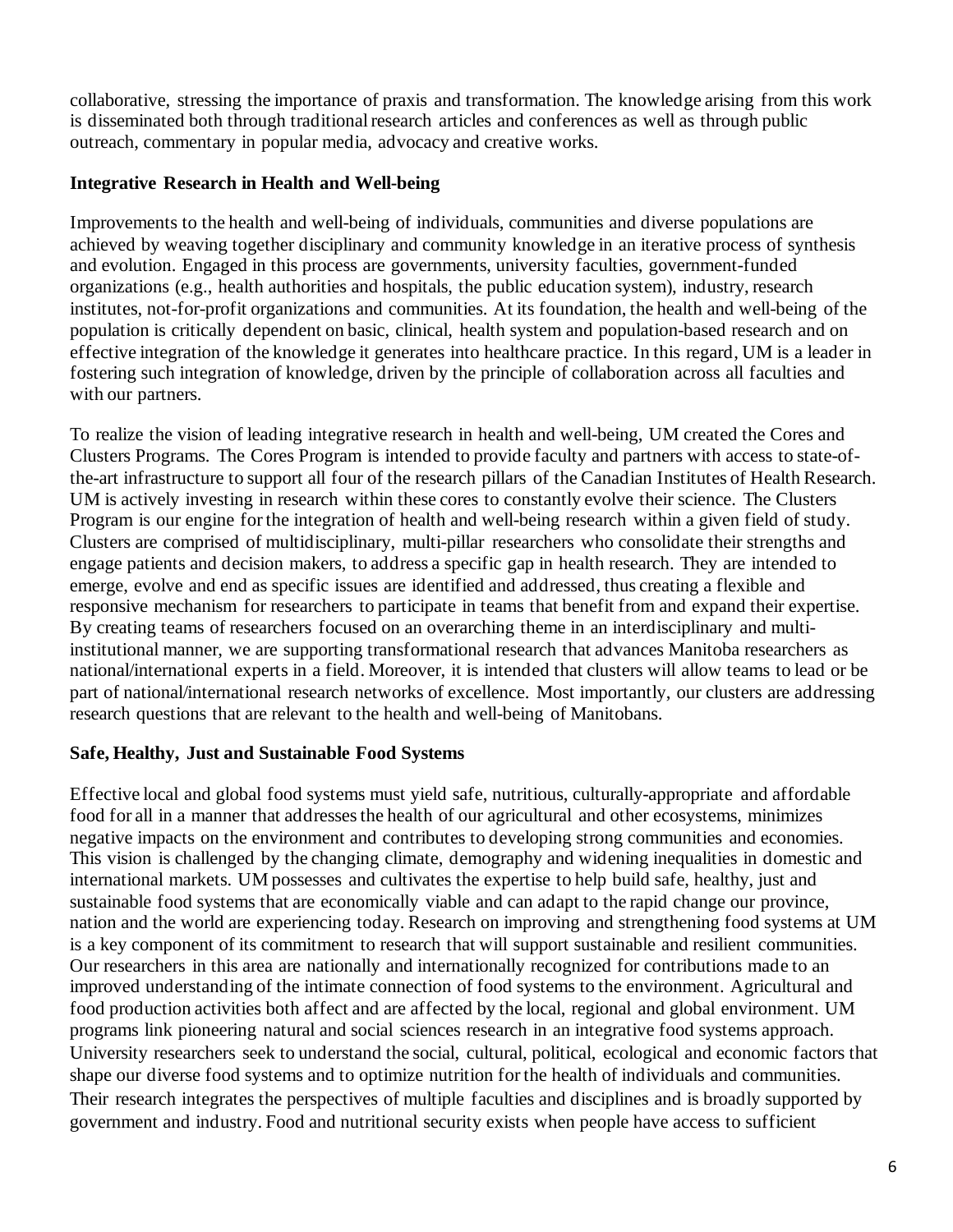amounts of safe and nutritious food required to support growth, development and an active and healthy life. Researchers working in this area link fields in the natural and social sciences, engineering and health research to address issues related to food and nutritional security and food sovereignty. Research into sustainable food systems is supported by the National Centre for Livestock and the Environment, which provides a national resource and sample and data archive related to the interactions of crop and livestock production and the environment. A safe, healthy food supply is essential for maintaining societal and economic well-being and stability. Food safety and nutrition research at UM occurs at the Richardson Centre for Functional Foods and Nutraceuticals and the Canadian Centre for Agri-Food Research in Health and Medicine. The Canadian Wheat Board Centre for Grain Storage Research supports research into grain quality and safety, including research on machine vision for grain imaging and quality monitoring, which relates to UM's cross-cutting theme of understanding and communication of information.

#### **Sustainable Water Management Systems**

UM's expertise in the management of water quantity and quality at the regional-, watershed- and farmscales is contributing to the long-term sustainability of our land, rivers and lakes. Researchers are generating new knowledge and technology critical to Manitoba's agricultural, energy and fishing sectors, community development and sensitive ecosystems with the support of government and industry. By participating in national climate networks, water researchers contribute to the physical understanding and modeling of the water cycle and extreme weather at various scales of time and space. This higher resolution climate modeling, coupled with expertise in water management systems at farm and watershed-scales, will reduce vulnerability to climate change and extreme weather events through the generation of novel technologies to mitigate flood risks, drought conditions and acute water pollution problems and through the improved ability to anticipate changes and their impact. Sustainable water management practices draw on research addressing the interface of land and water, river ice engineering, turbulence, fluid movement and dynamics, building design as well as the hydrologic, biological and atmospheric sciences. Our institutional leadership in combining technical expertise in water and wastewater expertise with Indigenous knowledge, language, law and methodological skills training, will address the growing needs of remote and Indigenous communities striving to improve living standards.

Water resources in Canada and Manitoba play a crucial role in driving the economy, advancing social welfare and quality of life. Water is used in production agriculture, manufacturing, hydropower generation and for human consumption with increasing competition between these sectors. Poor management of waterways and water quality can result in salinization of agricultural lands, algal blooms in lakes and flooding in urban areas, the adverse effects of which have been well researched and continue to be researched at all levels by UM researchers. The provincial government and other stakeholders are working towards an effective long-term integrated watershed management plan that reflects the province's diverse landscape, in order to maintain a healthy and sustainable watershed community. Environmental areas encompassed by this research include energy and power production systems, emerging or clean technology, biotechnology, the integration of performance systems, extreme weather environments and climate hazards, sustainable materials, water systems and flooding and the exploration of bio-regions in Northern and Southern Manitoba. The impacts that these important emerging research, environmental and industrial activities may have on ecological systems and the diverse organisms found within them are critical to the ongoing sustainability of Manitoba's prairies and the northern communities. UM is well positioned to lead this research through integrated co-ordination across existing and emerging areas of strength.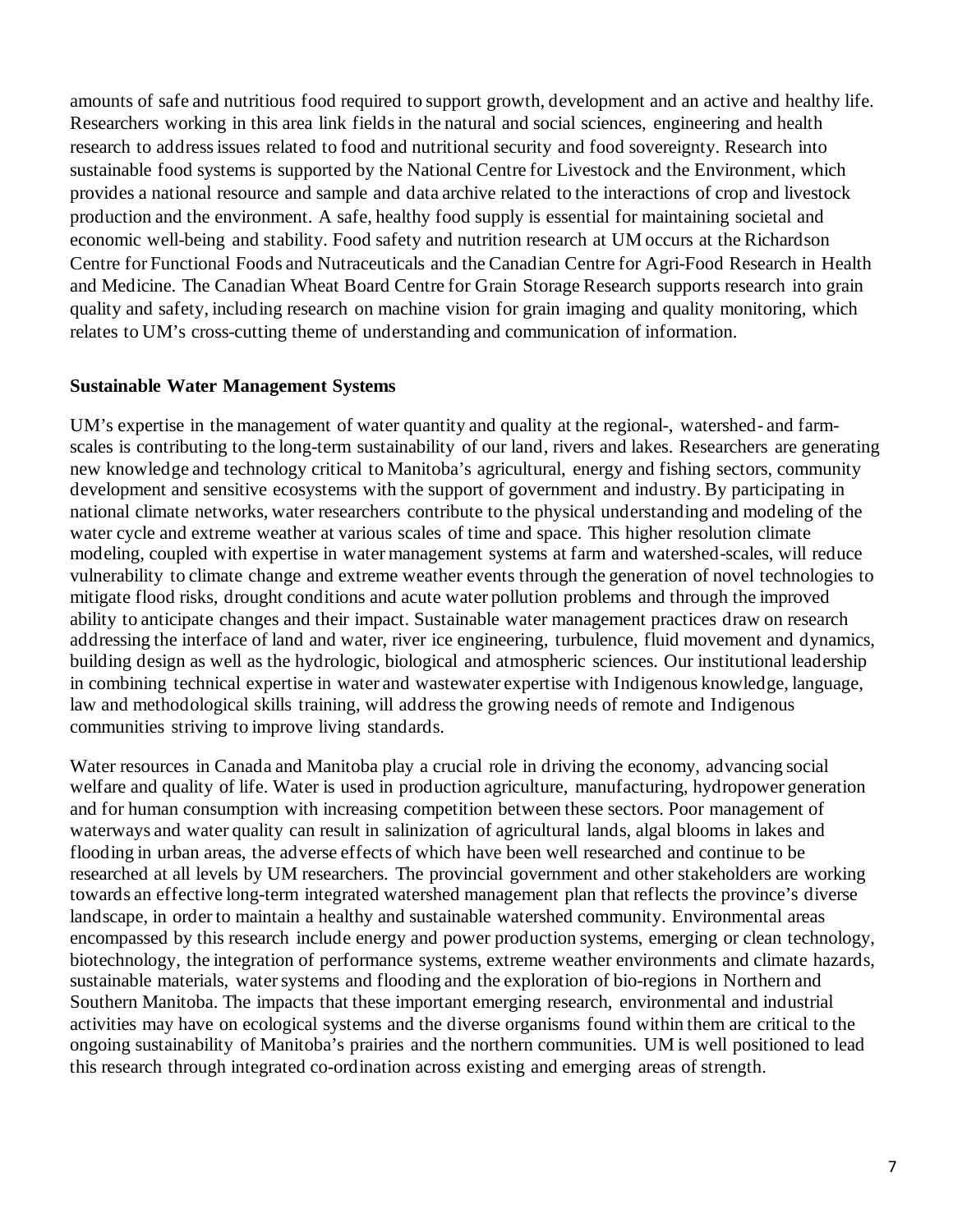## **SIGNATURE AREAS (established areas of excellence)**

## **Arctic System Science and Climate Change**

**UM** is home to internationally renowned programs of research in Arctic science, climate change and its effects on Arctic sea ice. Ongoing major investments and partnerships in this area, including a Canada Excellence Research Chair in Arctic Ice, Freshwater Marine Coupling and Climate Change, a Senior Canada 150 Research Chair in Climate Sea Ice Coupling, the Amundsen research vessel, the Sea-Ice Environmental Research Facility, the BaySys Hudson Bay System Study, the newly constructed Churchill Marine Observatory, the Expedition Churchill partnership and co-leadership in the ArcticNet Networks of Centres of Excellence and the Arctic Science Partnership, have cemented UM's place as a world leader in this field. As the realities of global temperature increase and melting sea ice become increasingly apparent, research in this area is crucial to understanding, mitigating and adapting to the effects of a changing climate on Canada's Arctic and the world.

## **Immunity, Inflammation and Infectious Disease**

Bolstered by the presence of the National Microbiology Laboratory and a training program in infectious diseases, UM researchers are receiving international recognition for their leadership in immunity, inflammation and infectious disease research. Basic and translational research related to allergy and asthma, inflammatory bowel disease, multiple sclerosis, rheumatoid arthritis, transplant immunology, sexually transmitted diseases, human immunodeficiency virus (HIV), sepsis, emerging infections and antimicrobial resistance is transforming our understanding of the relationship of the immune system and inflammation to disease, and is leading the way to new treatments and vaccines for existing and emerging infectious diseases.

## **Population and Global Health**

UM has built a world-leading team of researchers in the areas of population and global health, with highly developed networks of international partnerships and collaborations. The Institute for Global Public Health (IGPH) has been at the forefront of basic and applied research in HIV prevention with an established reputation of innovative work in maternal, neonatal and child health, including the health of Indigenous populations, both in Canada and globally. Notably, IGPH is leveraging key partnerships to advance maternal and child health with the Children's Hospital Research Institute of Manitoba and to advance Indigenous health with Ongomiizwin – Indigenous Institute of Health and Healing. The Manitoba Centre for Health Policy has been an international leader in the development of health services and population health research, including the impact of social, economic and regional factors on health and social outcomes. Researchers are working within Manitoba, Canada and across continents to better understand the effects that the actions and characteristics of individuals, communities and populations have on health and are engaged in the development of effective public health strategies and interventions for communicable and chronic disease prevention.

# **MEASURING THE PLAN'S SUCCESS**

Given the outline of the Plan's objectives, measures of success will include indicators of:

- Research capacity-building through recruitment and retention of outstanding faculty
- Networking, partnership and collaboration (local, national, international, within and between disciplines/sectors)